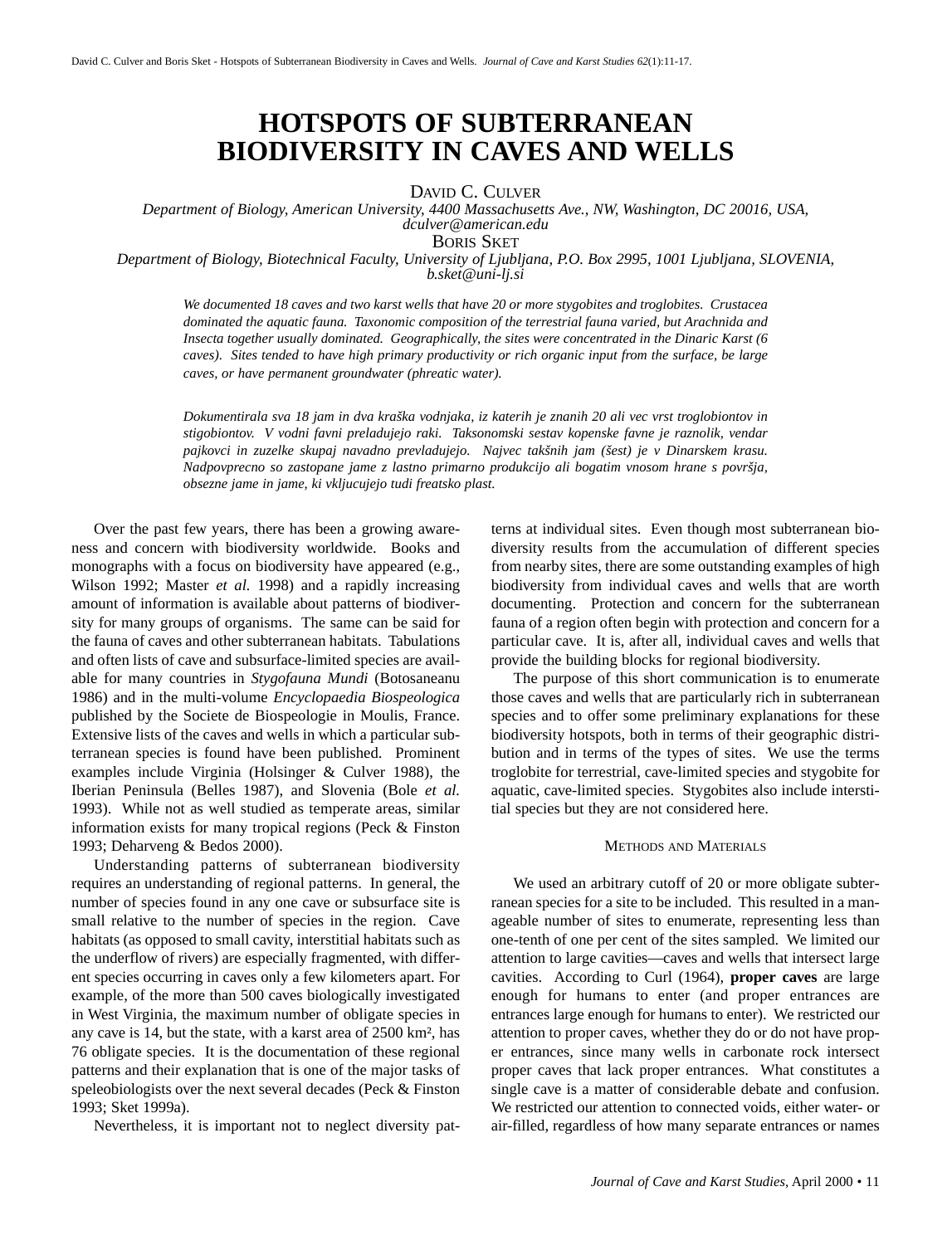

**Figure 1. Location of hotspots of subterranean biodiversity: 1—San Marcos Spring, Texas; 2—Shelta Cave, Alabama; 3— Mammoth Cave, Kentucky; 4—Walsingham Caves, Bermuda; 5—Triadou Wells, France; 6—Baget/Grotte de Sainte Catherine, France; 7—Goueil di Her/Reseau Trombe, France; 8—Résurgence de Sauve/Vidourle souterrain, France; 9— Cent-fons, France; 10—Grotta dell'Arena, Italy; 11—Buso della Rana, Italy; 12—Sistem Postojna-Planina; 13—Šica-Krka Sistem, Slovenia; 14—Jama Logarcek, Slovenia; 15—Grad (Osapka Jama), Slovenia; 16—Krizna Jama, Slovenia; 17— Vjetrenica Jama, Bosnia & Hercegovina; 18: Pestera de la Movile, Romania; 19—Salukkang-Kallang/Towakkalak, Indonesia; 20—Bayliss Cave, Australia.**

the cave had. We specifically excluded porous aquifers—they have been less thoroughly studied and are likely to have a pattern very different than that of proper caves. We also excluded the few known fungal parasites.

In order to generate the list, we consulted with many colleagues throughout the world with the request for information about any particular cave or well fauna. We consulted available species lists from throughout the world. An Excel file of the species list is available from the authors. We are aware of the fact that a number of caves may be missing from our list because we lack a faunal list. We also expect some species to be shown eventually not to be limited to caves. However, none of the sites enumerated here is likely to be excluded from the list owing to such changes.

### **RESULTS**

Eighteen caves and two wells have 20 or more obligate species. Of the 20 sites, fourteen are from Europe (five of them from Slovenia and five from France), three from North America, one from Australia, one from southeast Asia, and one from an island in the Atlantic (Fig. 1). The major taxonomic composition of these faunas is listed in Table 1. Each site is briefly described below.

*San Marcos Spring, Texas, USA*—This artesian spring serves as an exit point for water from the Edwards Aquifer. Two-thirds of its aquatic species are crustaceans, of which 11 are amphipods (Holsinger & Longley 1980, Table 1). Endemism is high, with 11 endemics representing 40% of the fauna. The aquifer itself is about 280 km long and 8-64 km wide. Oil and peat deposits above the aquifer may be the primary energy input into the system (Longley 1981). The aquifer is threatened by excessive drawdown, both by agricultural interests and the City of San Antonio.

*Shelta Cave, Alabama, USA*—Slightly over 700 m long, Shelta Cave consists of three large rooms of considerable volume that intersect permanent groundwater. Pioneering biological studies by Cooper (1975) led to the purchase of the entrance sink by the National Speleological Society. Half of the species are aquatic (Table 1). No group dominates the terrestrial fauna, but crustaceans dominate the aquatic fauna. Installation of a bat-unfriendly gate apparently led not only to a loss of bats, but to a major decline in the population sizes of the aquatic species (Hobbs & Bagley 1989; Culver 1999).

*Mammoth Cave, Kentucky, USA*—Mammoth Cave is the longest known cave in the world, with over 500 km of surveyed passages. Most of the cave is within the boundaries of Mammoth Cave National Park. It rivals the Postojna-Planina Cave system of Slovenia in the amount of study devoted to the biota. Major discussions of the fauna of Mammoth Cave include Packard (1888), Barr (1967), and Poulson (1992). One-third of the fauna is aquatic, two-thirds terrestrial.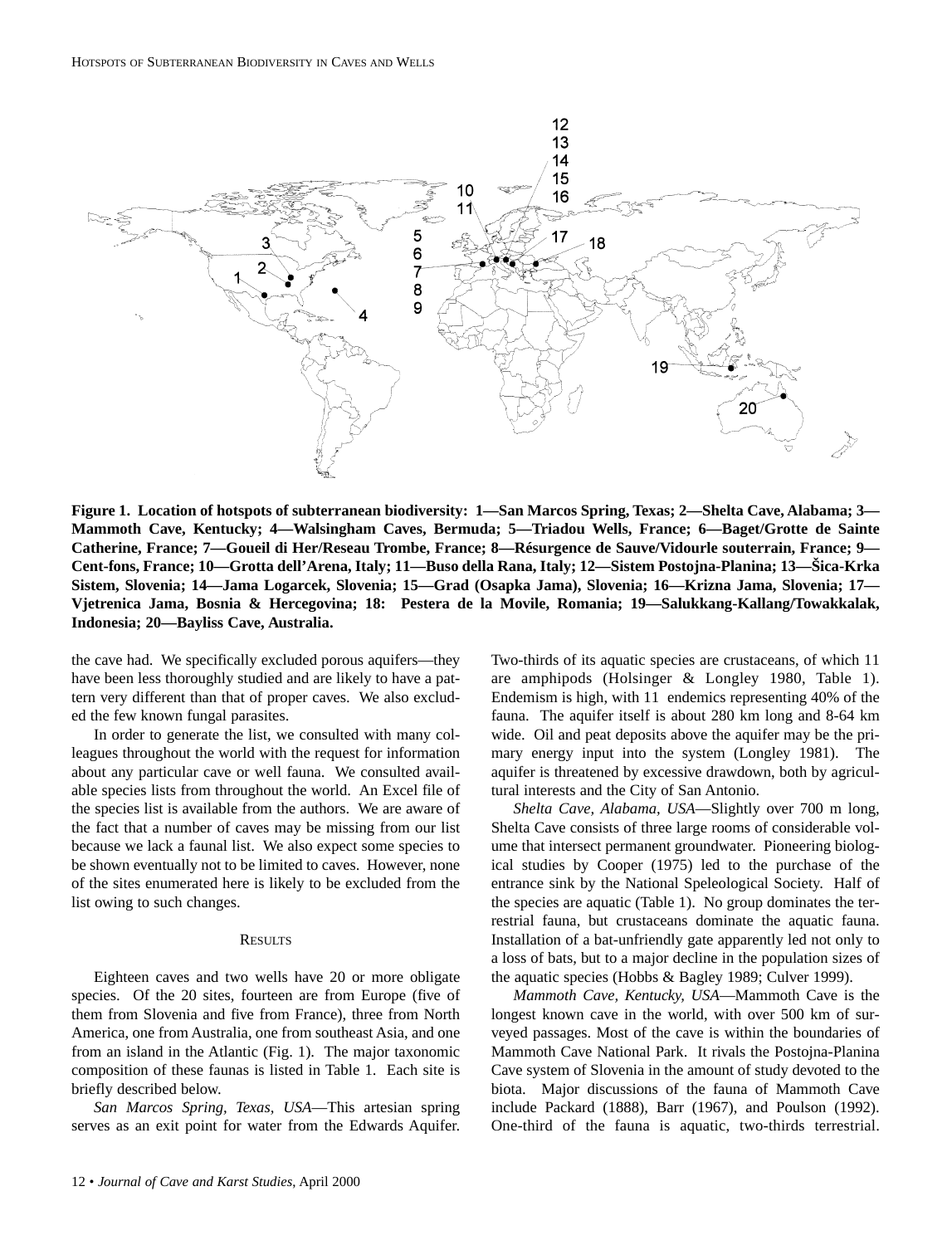Taxonomically, arachnids dominate the terrestrial fauna and crustacea dominate the aquatic fauna (Table 1). Noteworthy is the co-occurrence of five species of trechine beetles in the closely related genera *Neaphaenops* and *Pseudanophthalmus.* 

*Walsingham Caves, Bermuda*—This complex of anchihaline caves (ones with a direct connection to the sea), including Walsingham Sink Cave, Walsingham Cave, and Tuckers Town Cave, is ~1 km long, with most of the passages submerged. With a freshwater lens and a redox boundary between fresh and saltwater, Walsingham Cave likely has considerable secondary and possibly primary productivity. The fauna is entirely aquatic and dominated by Crustacea from many orders (Sket & Iliffe 1980, Table 1). Some of the micro-crustacean species may occur outside the hypogean realm.

*Triadou Wells, France*—Two wells (F1 and P1) only a few meters apart in the Lez Basin in southern France at a depth of 50 m yielded a variety of stygobites, especially crustaceans (Malard *et al.* 1994, Table 1). Located in a major karst area, the wells tap a network of fissures and solution tubes beginning at a depth of ~35 m.

*Baget—Sainte Catherine System, France*—This subterranean system is situated in the Pyrenees, near Moulis, in the small valley of Lachein. The basin occupies an area of 13.25 km². The object of intense study by R. Rouch and his colleagues for more than 20 years (*e.g.,* Rouch & Danielopol 1997), three components have been extensively sampled—the outlet of the subterranean stream, a mostly flooded conduit (Aven de la Peyrere), and Grotte de Sainte-Catherine. The aquatic fauna is especially diverse, with 21 species of Crustacea (Table 1).

*Goueil di Her/Reseau Trombe, France*—The Trombe system is located in the Pyrenees in the Arbas Massif. The subterranean system consists of over 100 km of air- and waterfilled passages, with numerous pits providing access to the submerged part of the system. The most extensively studied part of the system is Goueil di Her and its resurgence. The terrestrial and aquatic fauna are about equally diverse (Table 1), with Crustacea and Coleptera predominating.

*Resurgence de Sauve and subterreanean Vidourle, France*—The fountain of Sauve, near Montpelier, is the resurgence of the subterranean Vidourle River, which drains about 75 km² of area. The fountain is well known on account of the violence of its floods. Twenty stygobites have been collected from the watercourse, and most of these are crustaceans (Juberthie & Juberthie-Jupeau 1975, Table 1).

*Cent-fons, France*—The cave, which is flooded, and its resurgence are located at the southern border of the Massif Central. There are ten resurgences. The populations are diverse (Table 1) and abundant—about 16,500 crustaceans have been ejected out of the resurgence in ten weeks (C. Juberthie, pers. comm., October, 1999).

*Grotta dell'Arena, Italy*—This fossil cave is located in an alpine pasture (1512 m msl) and consists of a single large gallery less than 100 m long with the floor covered by large blocks of limestone. Percolating water forms some small, permanent pools at the end of the gallery. The stygobitic fauna consists of six, mostly tiny crustaceans (Table 1). Beetles and archnids dominate the richer terrestrial fauna.

*Cave Buso della Rana, Italy*—This large and complex cave system, with more than 20 km of passage, shows a high habitat diversity, with an alternation of inactive and active branches. A small permanent brook flows along the main passage and emerges at the entrance. During the rainy season, most of the cave may be flooded. Crustaceans dominate the aquatic fauna (Table 1). None of the terrestrial groups is particularly diverse.

*Grad* (*Osapska Jama), Slovenia*—The entrance is a boiling spring with 1070 m of passage accessible during the dry season. After rains, the water can rise 50 m and flood most of the cave. There is no connection with a surface stream except at the periodically emerging spring. Terrestrial fauna is largely un-investigated, and the stygobitic fauna includes 17 crustaceans (including two amphibious Oniscoidea) and among them the large cirolanid isopod *Sphaeromides virei* (Brancelj 1992, Table 1).

*Krizna Jama, Slovenia*—This is a hydrologically active but nevertheless beautifully decorated cave of more than 8000 m length. It is isolated from permanent surface rivers and, therefore, has very few non-stygobitic animals. The fauna is very scarce but species rich. Crustaceans (Table 1) dominate the rich aquatic fauna. Remarkable is the high number of gastropods: 2 terrestrial and 6 aquatic species have been found.

*Jama Logarcek, Slovenia—*A multi-level cave with a river in its deepest corridors; it measures 2300 m. It is situated close to Postojna-Planina Cave System, but with less apparent habitat diversity. Two-thirds of the fauna is aquatic, with gastropod and crustacean species predominating (Table 1). There also is an exceedingly rich epizoic ciliate protozoan fauna, described from one specimen of the bizarre isopod *Monolistra spinosissima* (Hadzi 1940).

*Sistem Postojna-Planina, Slovenia*—There are 17 km and 6 km of passages connected by 2 km of flooded corridors. The sinking river in the main passages is inhabited by a rich assortment of stygobites, stygophiles, and accidental surface species (Sket 1979). Hydrologically inactive parts of the system contain other aquatic and terrestrial habitats. This is the type locality of a number of "first cave" animals, including the first described troglobite, the beetle *Leptodirus hochenwarti* and the European cave salamander, *Proteus anguinus.* It also is a site of long-term ecological studies (Sket & Velkovrh 1981). Slightly over half of the species are aquatic, with a rich crustacean, snail and oligochaete fauna. Beetles dominate the terrestrial troglobitic fauna (Table 1). Some of the cave has been heavily visited by tourists since 1818.

*Šica-Krka Sistem, Slovenia*—Šica-Krka Sistem consists of two caves 1700 m and 250 m long, hydrologically connected by 5 km of underground flow. This sinking river is inhabited mostly by surface animals at the sink and mostly by stygobites at the resurgence. Most parts of the cave are hydrologically active and more than 70 percent of the cave fauna is aquatic, primarily crustacean (Table 1).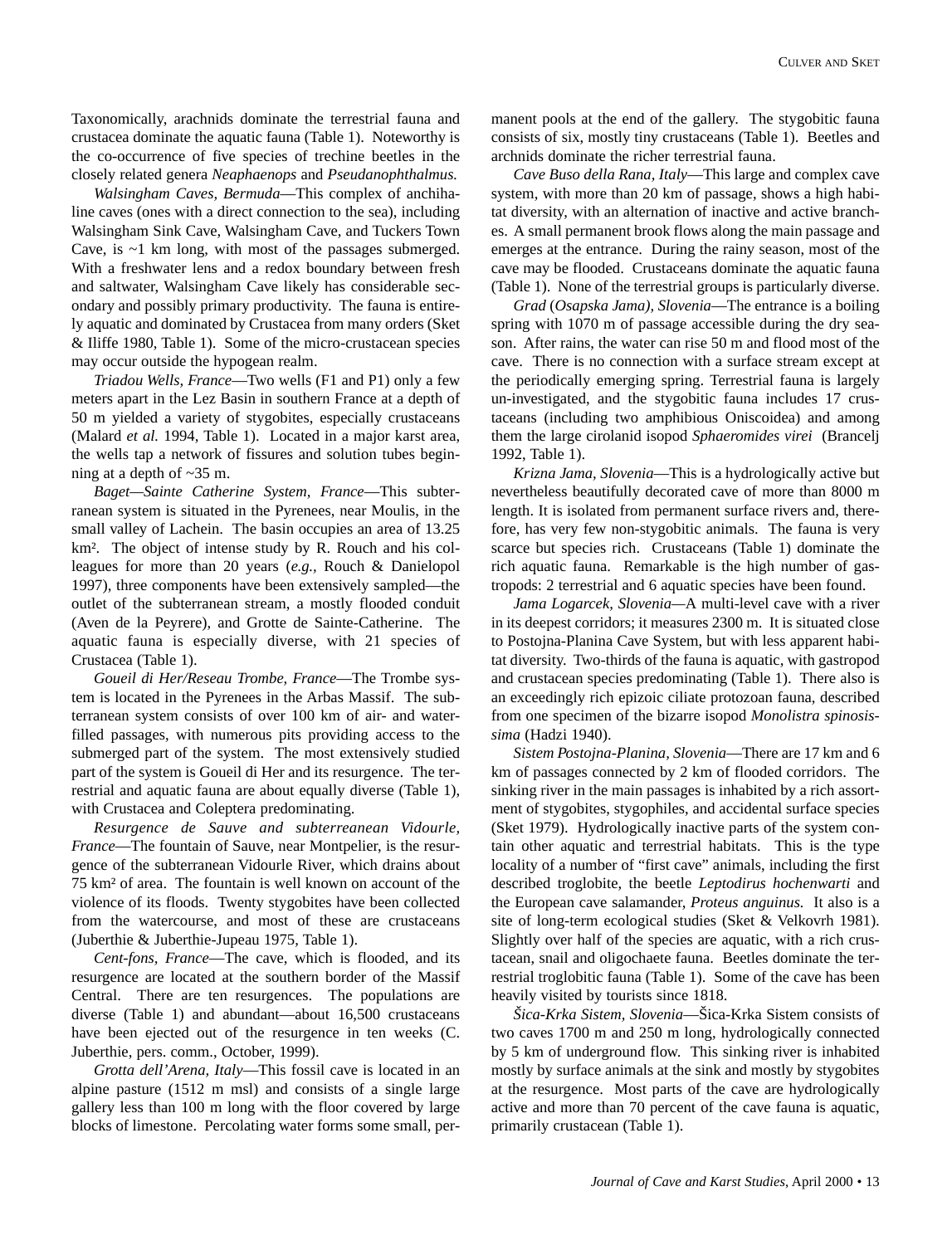| <b>Higher Groups</b>        |                            | <b>San Marcos Spring</b><br>TX, USA                           | <b>Shelta Cave</b><br>AL, USA                           | <b>Mammoth Cave</b><br>KY, USA                                     | <b>Walsingham Caves</b><br><b>Bermuda</b> | Triadou Wells F1 & P1<br><b>France</b> |
|-----------------------------|----------------------------|---------------------------------------------------------------|---------------------------------------------------------|--------------------------------------------------------------------|-------------------------------------------|----------------------------------------|
| <b>AQUATIC</b>              |                            |                                                               |                                                         |                                                                    |                                           |                                        |
| Protista:                   | Ciliata (epizoic)          |                                                               |                                                         |                                                                    |                                           |                                        |
| Cnidaria<br>Aschelminthes:  | Nematoda<br>Rotatoria      |                                                               |                                                         |                                                                    |                                           |                                        |
| Nemertini                   |                            |                                                               |                                                         |                                                                    |                                           |                                        |
| Turbellaria:                | Tricladida<br>Temnocephala | $\mathbf{1}$                                                  | $\mathbf{1}$                                            | $\mathbf{2}$                                                       |                                           |                                        |
| Annelida:                   | Hirudinea                  |                                                               |                                                         |                                                                    |                                           |                                        |
|                             | Oligochaeta<br>Polychaeta  |                                                               | $\mathbf{1}$                                            |                                                                    | 4                                         | 3                                      |
| Mollusca:                   |                            | 5                                                             |                                                         | $\mathbf{1}$                                                       | 3                                         | 3                                      |
| Crustacea:                  |                            | 18                                                            | 8                                                       | 11                                                                 | 29                                        | 28                                     |
| Arachnida:                  | Acarina                    |                                                               |                                                         |                                                                    | $\mathbf{1}$                              |                                        |
| Insecta:                    |                            | $\mathbf{1}$                                                  |                                                         |                                                                    |                                           |                                        |
| Vertebrata:                 | Amphibia<br>Pisces         | $\overline{c}$                                                | $\mathbf{1}$<br>$\mathbf{1}$                            |                                                                    |                                           |                                        |
| Aquatic Subtotal            |                            | 27                                                            | 12                                                      | 15                                                                 | 37                                        | 34                                     |
| TERRESTRIAL                 |                            |                                                               |                                                         |                                                                    |                                           |                                        |
| Annelida:                   | Oligochaeta                |                                                               |                                                         |                                                                    |                                           |                                        |
| Mollusca:                   | Gastropoda                 |                                                               | $\mathbf{1}$                                            | $\mathbf{1}$                                                       |                                           |                                        |
| Crustacea:                  | $\mbox{\sf Isopoda}$       |                                                               | $\mathbf{1}$                                            |                                                                    |                                           |                                        |
| Arachnida:                  |                            |                                                               | $\overline{c}$                                          | 12                                                                 |                                           |                                        |
| Symphyla:                   |                            |                                                               |                                                         |                                                                    |                                           |                                        |
| Diplopoda:                  |                            |                                                               | $\mathbf{1}$                                            | $\overline{c}$                                                     |                                           |                                        |
| Chilopoda:                  |                            |                                                               |                                                         |                                                                    |                                           |                                        |
| Insecta:                    | Collembola                 |                                                               | $\overline{c}$                                          | $\overline{4}$                                                     |                                           |                                        |
|                             | Coleoptera                 |                                                               | 3                                                       | 5                                                                  |                                           |                                        |
|                             | Other                      |                                                               | $\mathbf{2}$                                            | $\mathbf{2}$                                                       |                                           |                                        |
| <b>Terrestrial Subtotal</b> |                            |                                                               | 12                                                      | 26                                                                 |                                           |                                        |
| <b>TOTAL</b>                |                            | 27                                                            | 24                                                      | 41                                                                 | 37                                        | 34                                     |
| <b>Higher Groups</b>        |                            | <b>Baget-Ste. Catherine</b><br><b>System</b><br><b>France</b> | Goueil di Her<br><b>Reseau</b><br><b>Trombe, France</b> | <b>Resurgence de Sauve</b><br>Vidourle souterrain<br><b>France</b> | <b>Cent-fons</b><br><b>France</b>         | Grotta dell'Arena<br><b>Italy</b>      |
| <b>AQUATIC</b>              |                            |                                                               |                                                         |                                                                    |                                           |                                        |
| Protista:<br>Cnidaria       | Ciliata (epizoic)          |                                                               |                                                         |                                                                    |                                           |                                        |
| Aschelminthes:              | Nematoda<br>Rotatoria      |                                                               |                                                         |                                                                    |                                           |                                        |
| Nemertini                   |                            |                                                               |                                                         |                                                                    |                                           |                                        |
| Turbellaria:                | Tricladida<br>Temnocephala |                                                               | 1                                                       |                                                                    |                                           |                                        |
| Annelida:                   | Hirudinea                  |                                                               |                                                         |                                                                    |                                           |                                        |
|                             | Oligochaeta<br>Polychaeta  | $\mathbf{1}$                                                  | $\mathbf{1}$                                            |                                                                    |                                           |                                        |
| Mollusca:                   |                            | $\mathbf{2}$                                                  | $\mathbf{1}$                                            | 3                                                                  | 1                                         |                                        |
| Crustacea:                  |                            | 21                                                            | 11                                                      | 14                                                                 | 20                                        | $\sqrt{6}$                             |
| Arachnida:<br>Insecta:      | Acarina                    |                                                               |                                                         | 3                                                                  | $\mathbf{1}$                              |                                        |
| Vertebrata:                 | Amphibia                   |                                                               |                                                         |                                                                    |                                           |                                        |

Aquatic Subtotal 24 14 20 22 6

Mollusca: Gastropoda 1 Crustacea: Isopoda 1 1 Arachnida: 1 2 5

Diplopoda: 1 2 1

Terrestrial Subtotal 14 14 12 **TOTAL** 20 22 20 20

Coleoptera 4 6 6

**Table 1. Taxonomic summary of stygobites and troglobites found in the 20 caves and karst wells. See Figure 1 for their location.**

Collembola 3 1<br>Coleoptera 4 6

Amphibia Pisces

**Other** 

TERRESTRIAL

Symphyla:<br>Diplopoda:

Chilopoda:

Annelida: Oligochaeta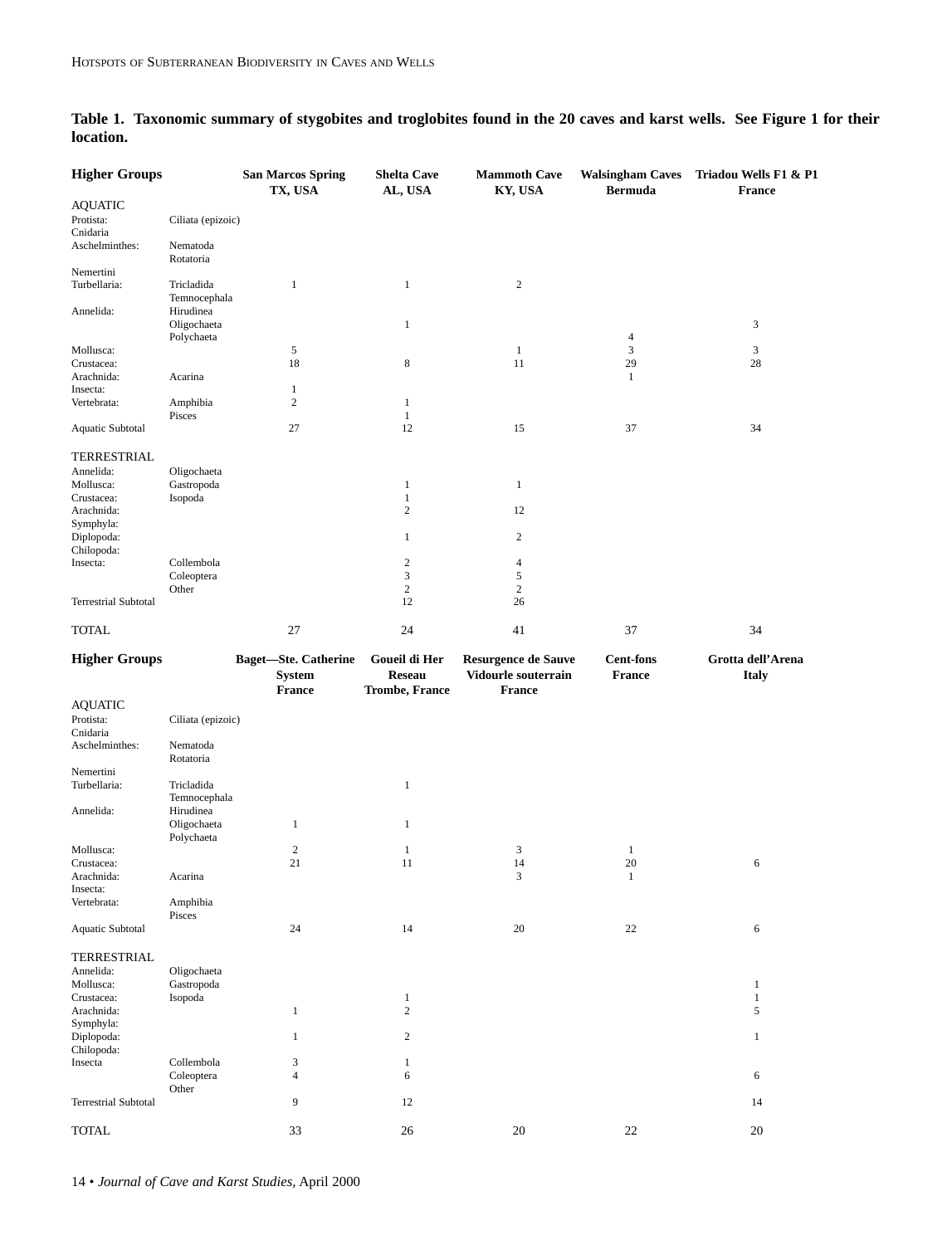| <b>Higher Groups</b>        |                            | <b>Buso della Rana</b><br><b>Italy</b> | Grad (Osapka Jama)<br>Slovenia | Krizna Jama<br>Slovenia | <b>Jama Logarcek</b><br>Slovenia | <b>Sistem Postojna-Planina</b><br>Slovenia |
|-----------------------------|----------------------------|----------------------------------------|--------------------------------|-------------------------|----------------------------------|--------------------------------------------|
| <b>AQUATIC</b>              |                            |                                        |                                |                         |                                  |                                            |
| Protista: Ciliata (epizoic) |                            |                                        |                                | 1                       | 9                                | 1                                          |
| Cnidaria                    |                            |                                        |                                |                         |                                  | 1                                          |
| Aschelminthes:              | Nematoda<br>Rotatoria      |                                        |                                |                         |                                  |                                            |
| Nemertini                   |                            |                                        |                                |                         |                                  |                                            |
| Turbellaria:                | Tricladida<br>Temnocephala |                                        |                                | 1                       | 3                                | 1<br>$\overline{\mathbf{c}}$               |
| Annelida:                   | Hirudinea                  |                                        |                                |                         |                                  | 1                                          |
|                             | Oligochaeta                |                                        |                                | 6                       |                                  | $\overline{7}$                             |
|                             | Polychaeta                 |                                        |                                |                         |                                  |                                            |
| Mollusca:                   |                            | 1                                      |                                | 6                       | 7                                | 8                                          |
| Crustacea:                  |                            | 14                                     | 15                             | 15                      | $\,8\,$                          | 26                                         |
| Arachnida:                  | Acarina                    |                                        |                                |                         |                                  |                                            |
| Insecta:                    |                            |                                        |                                |                         |                                  |                                            |
| Vertebrata:                 | Amphibia<br>Pisces         |                                        |                                |                         | 1                                | 1                                          |
| Aquatic Subtotal            |                            | 15                                     | 17                             | 29                      | 28                               | 48                                         |
| TERRESTRIAL                 |                            |                                        |                                |                         |                                  |                                            |
| Annelida:                   | Oligochaeta                |                                        |                                |                         |                                  |                                            |
| Mollusca:                   | Gastropoda                 | 1                                      |                                | $\overline{c}$          | 4                                | 3                                          |
| Crustacea:                  | Isopoda                    |                                        | $\mathfrak{2}$                 | 1                       | 1                                | $\sqrt{2}$                                 |
| Arachnida:                  |                            | 1                                      |                                | 4                       | 3                                | 9                                          |
| Symphyla:                   |                            |                                        |                                |                         |                                  |                                            |
| Diplopoda:                  |                            |                                        |                                | $\mathbf{1}$            | 1                                | $\overline{c}$                             |
| Chilopoda:                  |                            |                                        |                                |                         |                                  |                                            |
| Insecta:                    | Collembola                 |                                        |                                |                         |                                  | 9                                          |
|                             | Coleoptera                 | 3                                      | 1                              | 6                       | 6                                | $\,$ 8 $\,$                                |
|                             | Other                      |                                        |                                |                         |                                  | $\mathbf{1}$                               |
| <b>Terrestrial Subtotal</b> |                            | 5                                      | 3                              | 16                      | 15                               | 36                                         |
| <b>TOTAL</b>                |                            | 20                                     | 20                             | 45                      | 43                               | 84                                         |

| <b>Higher Groups</b>        |                   | Sica-Krka Sistem<br>Slovenia | Bosnia-<br>Herzegovina | Vjetrenica Jama Pestera de la Movile Salukkang Kallang<br>Romania | <b>Towakkalak</b><br><b>Indoesia</b> | <b>Bayliss Cave</b><br>N. Queensland<br><b>Australia</b> |
|-----------------------------|-------------------|------------------------------|------------------------|-------------------------------------------------------------------|--------------------------------------|----------------------------------------------------------|
| <b>AQUATIC</b>              |                   |                              |                        |                                                                   |                                      |                                                          |
| Protista:                   | Ciliata (epizoic) |                              |                        |                                                                   |                                      |                                                          |
| Cnidaria                    |                   | 1                            | 1                      |                                                                   |                                      |                                                          |
| Aschelminthes:              | Nematoda          | 3                            |                        | 3                                                                 |                                      |                                                          |
|                             | Rotatoria         |                              |                        | $\overline{c}$                                                    |                                      |                                                          |
| Nemertini                   |                   |                              | 1                      |                                                                   |                                      |                                                          |
| Turbellaria:                | Tricladida        |                              |                        | 1                                                                 | 1                                    |                                                          |
|                             | Temnocephala      | 3                            | 3                      |                                                                   |                                      |                                                          |
| Annelida:                   | Hirudinea         |                              | $\mathbf{1}$           | 1                                                                 |                                      |                                                          |
|                             | Oligochaeta       | 1                            |                        | $\overline{c}$                                                    |                                      |                                                          |
|                             | Polychaeta        |                              | 1                      |                                                                   |                                      |                                                          |
| Mollusca:                   |                   | 6                            | 8                      | 1                                                                 |                                      |                                                          |
| Crustacea:                  |                   | 12                           | 23                     | $\tau$                                                            | $\overline{4}$                       |                                                          |
| Arachnida:                  | Acarina           |                              |                        |                                                                   |                                      |                                                          |
| Insecta:                    |                   |                              |                        | 1                                                                 |                                      |                                                          |
| Vertebrata:                 | Amphibia          | 1                            | $\mathbf{1}$           |                                                                   |                                      |                                                          |
|                             | Pisces            |                              |                        |                                                                   | $\boldsymbol{2}$                     |                                                          |
| <b>Aquatic Subtotal</b>     |                   | 27                           | 39                     | 18                                                                | $\overline{7}$                       |                                                          |
| <b>TERRESTRIAL</b>          |                   |                              |                        |                                                                   |                                      |                                                          |
| Annelida:                   | Oligochaeta       |                              |                        | 1                                                                 |                                      |                                                          |
| Mollusca:                   | Gastropoda        | 3                            | $\overline{2}$         |                                                                   |                                      |                                                          |
| Crustacea:                  | Isopoda           | 1                            | 3                      | $\overline{4}$                                                    | 3                                    | $\mathfrak{2}$                                           |
| Arachnida:                  |                   | $\overline{c}$               | $\overline{4}$         | 10                                                                | 8                                    | 5                                                        |
| Symphyla:                   |                   |                              |                        | 1                                                                 |                                      |                                                          |
| Diplopoda:                  |                   |                              | 3                      | 1                                                                 | 3                                    | 4                                                        |
| Chilopoda:                  |                   |                              | $\mathbf{1}$           | 3                                                                 |                                      | 1                                                        |
| Insecta:                    | Collembola        |                              |                        | 3                                                                 | 4                                    |                                                          |
|                             | Coleoptera        | 1                            | 6                      | $\overline{4}$                                                    |                                      | 3                                                        |
|                             | Other             |                              | 1                      | $\mathbf{2}$                                                      | $\mathbf{2}$                         | 8                                                        |
| <b>Terrestrial Subtotal</b> |                   | 7                            | 21                     | 29                                                                | 21                                   | 24                                                       |
| <b>TOTAL</b>                |                   | 34                           | 60                     | 47                                                                | 28                                   | 24                                                       |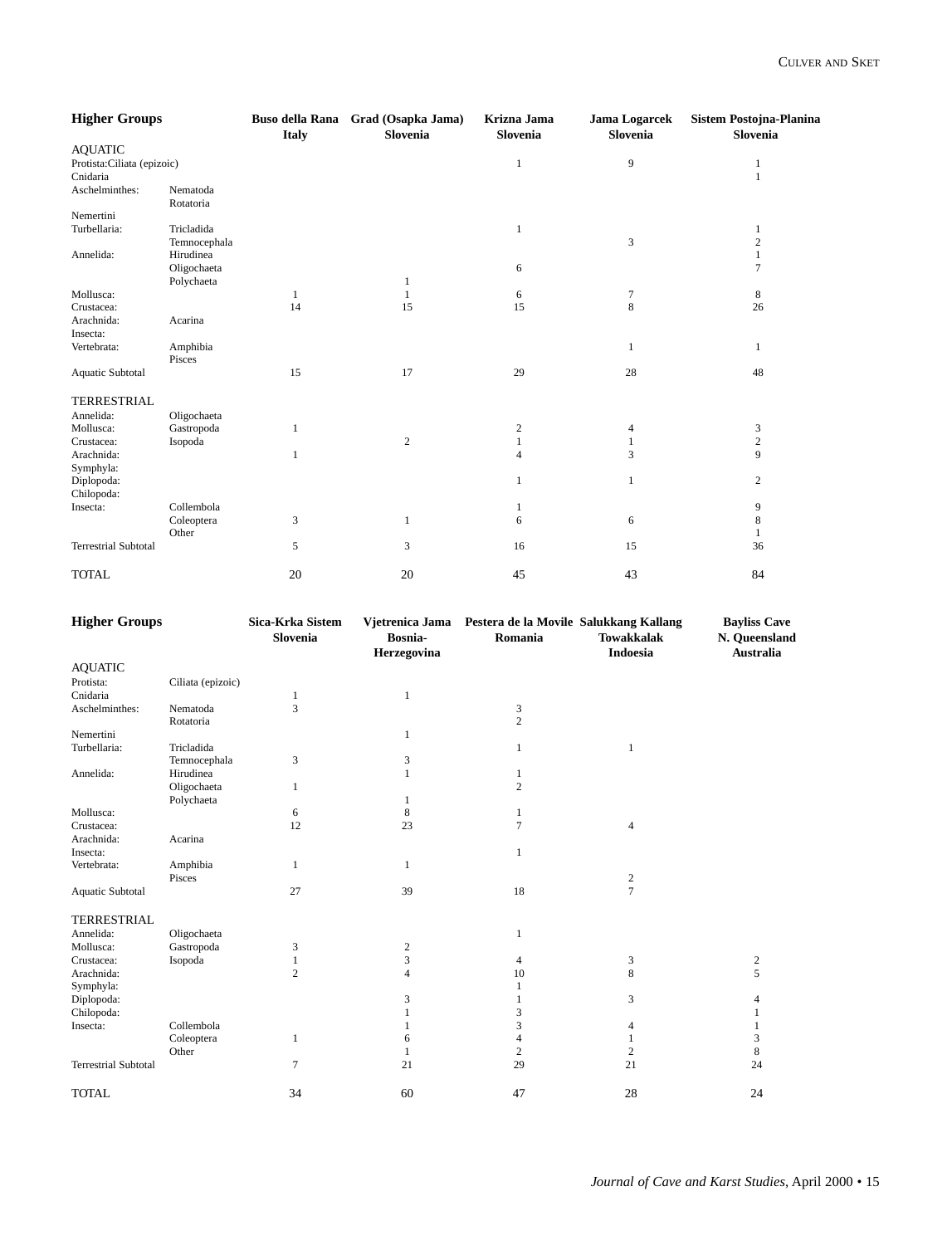*Vjetrenica Jama in Popovo polje, Bosnia and Hercegovina*—This complex cave system has 7.6 km of passages, which include a number of small streams, pools, and trickles of water. There are no sinking streams but there are extensive opportunities for the import of organic debris through crevices and shafts. About two-thirds of the fauna is aquatic, and dominated by Crustacea (Pretner 1963, Sket 1999a, Table 1). Noteworthy are the amphibious catopid beetle and amphipod species that occupy rock walls covered by a film of water trickling from above (hygropetric habitat).

*Movile Cave, Romania*—Movile Cave is a small, mostly water filled cave near the coast of the Black Sea. Slightly more than a third of its fauna is aquatic. No one taxonomic group dominates either the aquatic or terrestrial fauna (Table 1), and the fauna, as a whole, has the remarkably high level of over 65% endemism (Sarbu 2000). Extensive chemoautotrophic production occurs in the cave system (Sarbu, Kane *et al*. 1996). The cave is threatened by extensive trash dumping in the sinkhole in which the entrance is located.

*Gua Salukkan Kallang—Towakkalak, Indonesia*—This immense river cave system has over 20 km of passage, a large bat population, and 25% of the obligate cave fauna is aquatic. Comprising mostly undescribed species, crustaceans predominate in the aquatic fauna and arachnids in the terrestrial cave fauna (Deharveng & Bedos 2000, Table 1).

*Bayliss Cave, Australia—*Bayliss Cave is a small (900 m) cave formed in lava. It is a "bad-air" cave, with up to 200 times the ambient atmospheric level of carbon dioxide (Howarth & Stone 1990), likely the result of *in situ* production of CO2 from the oxidation of organic matter (James 1977). The cave-limited fauna is entirely terrestrial with no one group dominating (Table 1).

# **DISCUSSION**

It is worthy reiterating that, compared to surface habitats, diversity in caves is low (Sket 1999a) and that most diversity in caves and wells is expressed regionally rather than locally. Sket (1999a) gives a variety of reasons for the low diversity compared to surface habitats, including reduced area of ecotonal regions between surface and subsurface, reduced subterranean habitat diversity, and reduced food resources. The fragmented nature of the cave habitat and restricted opportunities for dispersal keep local diversity much lower than regional diversity.

One obvious difference, even among the caves and wells listed in Table 1, is the breadth of taxonomic scrutiny. In only a scattering of caves have epizoic ciliates been collected, let alone described (Walsingham Cave and Logarèek Cave in Table 1). Likewise, microcrustaceans have not been collected from all sites; even those listed in Table 1. It seems that Copepoda in North American subterranean waters have been nearly completely ignored. Nonetheless, most of the species in all sites listed in Table 1 are easily observed and collected.

What in the way of generalities can be gleaned from the list

of caves and wells with high species diversity? First, there is a remarkable concentration of sites in the Dinaric karst of Slovenia, Croatia, and Bosnia-Herzegovina, which is also the richest region of subterranean biodiversity (Sket 1999b). This is particularly evident in the stygobitic fauna. Of the ten sites with 25 or more stygobites (Table 1), six are in the Dinaric karst. France also has a concentration of sites, although, in general, diversity at these sites is slightly less than that at Dinaric karst sites. Sket (1996) points out that the Dinaric Karst in general, and the Slovenia karst in particular, is extensive in areal extent and with a rich geologic history. Poulson (1992) makes a similar argument for Mammoth Cave. Second, sites with high productivity, especially chemoautotrophy, compared to other subsurface sites are well represented. These include Washingham Cave, Movile Cave, Bayliss Cave, and San Marcos Springs. Such high productivity caves are rare. This reinforces the widely held view that caves are resource poor (*e.g*. Sket 1999a). Gua Salukkang Kallang Towakkalak and Sistem Postojna-Planina also can be counted as caves with high (secondary) productivity, but the scarcity of high diversity caves in the tropics is still a puzzle. Another example of a high diversity cave with high productivity is Cabaret Cave in Western Australia. This small cave has extensive root mats penetrating the aquatic habitat, with over 40 species in a 20 m reach of stream (Jasinska *et al.* 1996; Jasinska & Knott 2000). We did not include it in the list of hotspots because the majority of species are probably not strictly stygobitic. Nevertheless, it is a striking example of high diversity in a very small cave. Third, caves and wells that intersect the permanently saturated (phreatic) zone also are well represented. These include Movile Cave, Shelta Cave, San Marcos Spring, all six caves in the Dinaric karst, and all six caves in France. This is an especially intriguing result, and suggests that there are a great many undiscovered species at such sites. Finally, many of the caves are long caves. Seven of the caves listed in Table 1 (Mammoth Cave, Buso della Rana, Krizna Jama, Sistem Postojna-Planina, Vjetrenica Jama, Reseau Trombe, and Gua Salukkan Kallang—Towakkalak) are over 5 km long, yet less than 1% of caves are this long, at least based on U.S. cave data (Culver, unpublished). A longer cave usually means a higher number of different habitats.

More complete explanations of the patterns of subterranean biodiversity must await a more detailed regional analysis, but we hope that this report sparks an increased interest in hotspots of subterranean biodiversity.

#### ACKNOWLEDGMENTS

Several colleagues, including T. Iliffe, C. Juberthie, S. Sarbu, J. Holsinger, T. Kane, S. Peck, and F. Stoch, helped with the compilation of the lists. F. Stoch provided descriptions of the Italian caves and C. Juberthie provided descriptions of the French caves. C. Belson provided Figure 1.